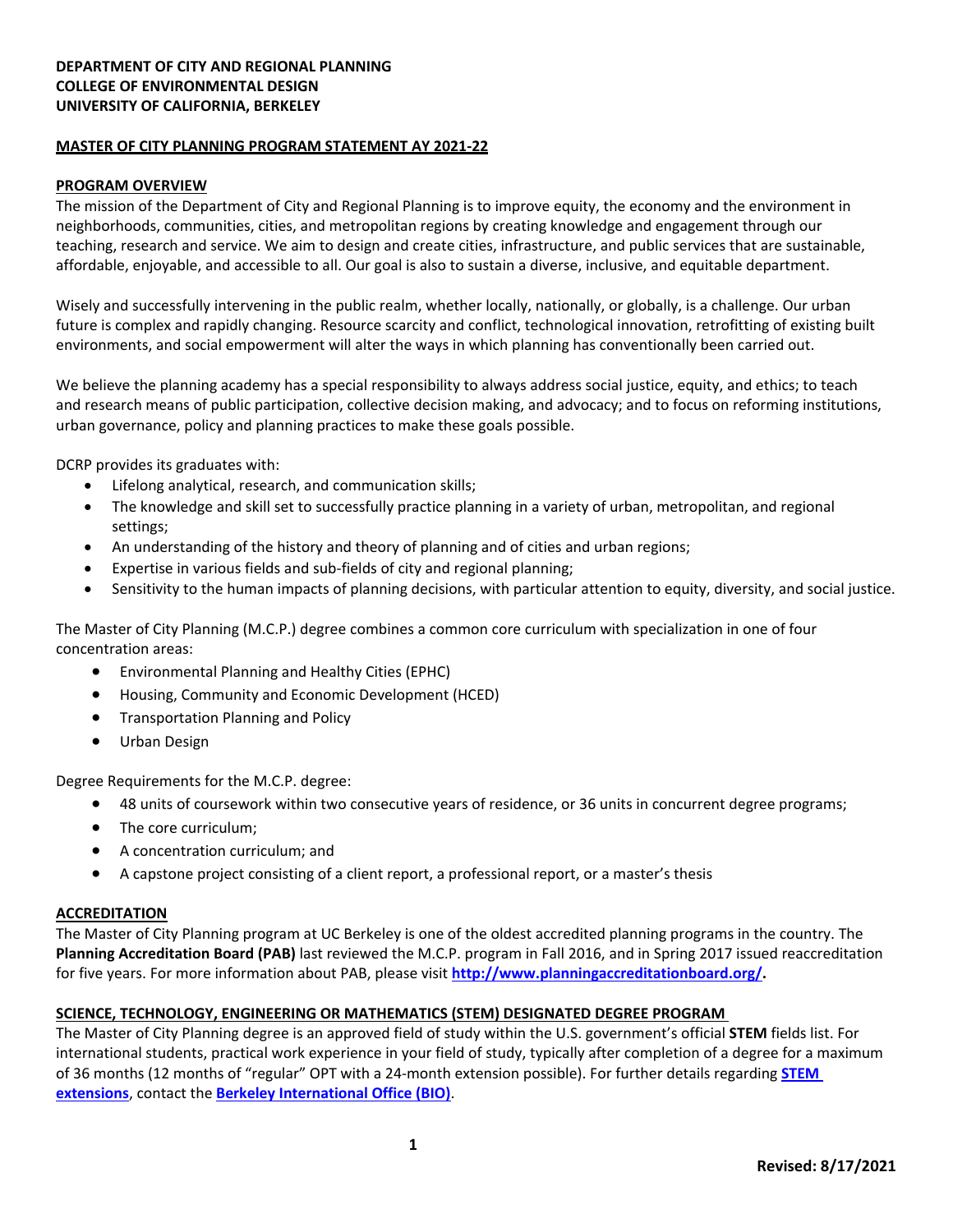#### **PROGRAM SELECTION AND ADVISING**

In the summer prior to the first semester in the program (mid-August), students are matched with a faculty advisor based on the following criteria: degree program, intended concentration, faculty availability and the faculty listed on admission application. Students plan their individual programs with the help of their assigned faculty advisors. Faculty advisors also guide students as they plan, develop, and write their Professional Report, Client Report or Thesis. First-year students should set up an initial meeting with their assigned advisors by the third week of classes. Students declare a concentration at the end of the first semester by completing a Concentration Declaration Form (concentration-specific, multiple forms can be submitted) by the end of October and submitting it to the **[Graduate Student Affairs Officer \(GSAO\)](mailto:dcrpgrad@berkeley.edu)**.

#### **REGISTRATION AND ENROLLMENT**

Students are officially registered once they 1) have enrolled in at least one course, 2) have paid either full fees or at least 20 percent of assessed registration fees by the **[deadline](https://registrar.berkeley.edu/tuition-fees-residency/tuition-fees/fee-schedule)** set by the university, and 3) have no active holds on their registration (check **[CalCentral > My Dashboard](https://calcentral.berkeley.edu/dashboard)**). All DCRP graduate students are required to enroll in **a minimum of 12 units per semester** in order to meet the 48-unit to degree requirement in two years, and in order to maintain financial aid eligibility. **Students awaiting funding disbursed by the Department or the Graduate Division Fellowships Office will NOT receive payments until they are officially registered. Students with academic appointments at 25 percent time or greater will lose their fee remissions if they are NOT registered and enrolled by the deadline.**

Students register for courses during their assigned appointment windows (Phase 1, Phase 2, Adjustment) in **[CalCentral >](https://calcentral.berkeley.edu/academics)  [My Academics](https://calcentral.berkeley.edu/academics)**. The academic calendar and schedule change deadlines are on the **[Office of the Registrar's website](http://registrar.berkeley.edu/)**. Semester course offerings are available on the **[Class Schedule](https://classes.berkeley.edu/)**.

Note: The **[Haas School and Business](https://courses.haas.berkeley.edu/Schedule/Schedule?strParams=Fall:2021:%25)** and **[Berkeley Law](https://www.law.berkeley.edu/php-programs/courses/courseSearch.php)** do NOT allow students to enroll directly through CalCentral (must submit **[request \(Haas\)](https://mba.haas.berkeley.edu/academics/non-mba)** and **[Law School Course Enrollment Application for UC Berkeley Graduate Students \(Berkeley Law\)](https://www.law.berkeley.edu/academics/registrar/forms/)**. For more information on how to petition for enrollment in these schools, please contact the **[GSAOs](mailto:dcrpgrad@berkeley.edu)**.

#### **COURSEWORK AND GRADING**

Core and concentration requirements must be taken for a letter grade. No more than one-third (.33) of total units may be taken on a satisfactory/unsatisfactory (S/U) basis (excludes 299 and 375 courses). A maximum of six units of 299 independent study courses (Individual Study or Research for employment as a GSI/Reader, work on PR/CR/Thesis), and a combined total of three units of the 295 (Supervised Research for employment as a GSR) and 297 (Supervised Field Work for internships) courses, may be applied towards the M.C.P. degree. A **[Petition for Independent Stud](https://ced.berkeley.edu/images/uploads/content/MCP_Petition_for_Independent_Study_Course.pdf)**y approved by a DCRP faculty member is required to enroll in these units.

We strongly prefer that all students enroll in graduate level courses (course numbers 200+, excludes 375 courses) to meet the minimum unit requirement to earn the MCP degree. However, upper division undergraduate courses (course numbers 100-199) may be taken as electives. Undergraduate lower division courses (course numbers 0-99) do NOT count towards the degree or toward the 12-unit semester registration requirement. Students who take lower division undergraduate courses will have to increase their semester course load to make up the additional units. Please review course offerings online: **[Course Catalog](http://guide.berkeley.edu/courses/)** and **[Class Schedule.](https://classes.berkeley.edu/)**

#### **INCOMPLETES**

Students should always consult the **[GSAOs](mailto:dcrpgrad@berkeley.edu)** when considering an Incomplete grade. The **[GSAOs](mailto:dcrpgrad@berkeley.edu)** are able to help students understand how Incompletes may affect their future class schedules and progress towards graduation. Incomplete grades will only be assigned to a student by the instructor if a student's work in a course has been of passing quality to date and the class cannot be completed due to circumstances beyond the student's control. Graduate students do not have a specified deadline for the replacement of an I grade. The method of replacement of the I grade by a final grade is determined by the Dean of the Graduate Division and the Graduate Council. Please note, for Studio Courses, students must resolve the incomplete in order to advance to the next studio.

#### **REQUESTS FOR WAIVERS AND SUBSTITUTIONS**

In RARE instances, students may be granted a waiver or substitution for a required course. The M.C.P. Program Chair reviews each request. A **[Petition to Substitute/Waive Core/Concentration Requirement](https://ced.berkeley.edu/images/uploads/content/Petition_to_Substitute_MCP_Core_Concentration_Requirement_2021.pdf)**, course syllabus, and explanation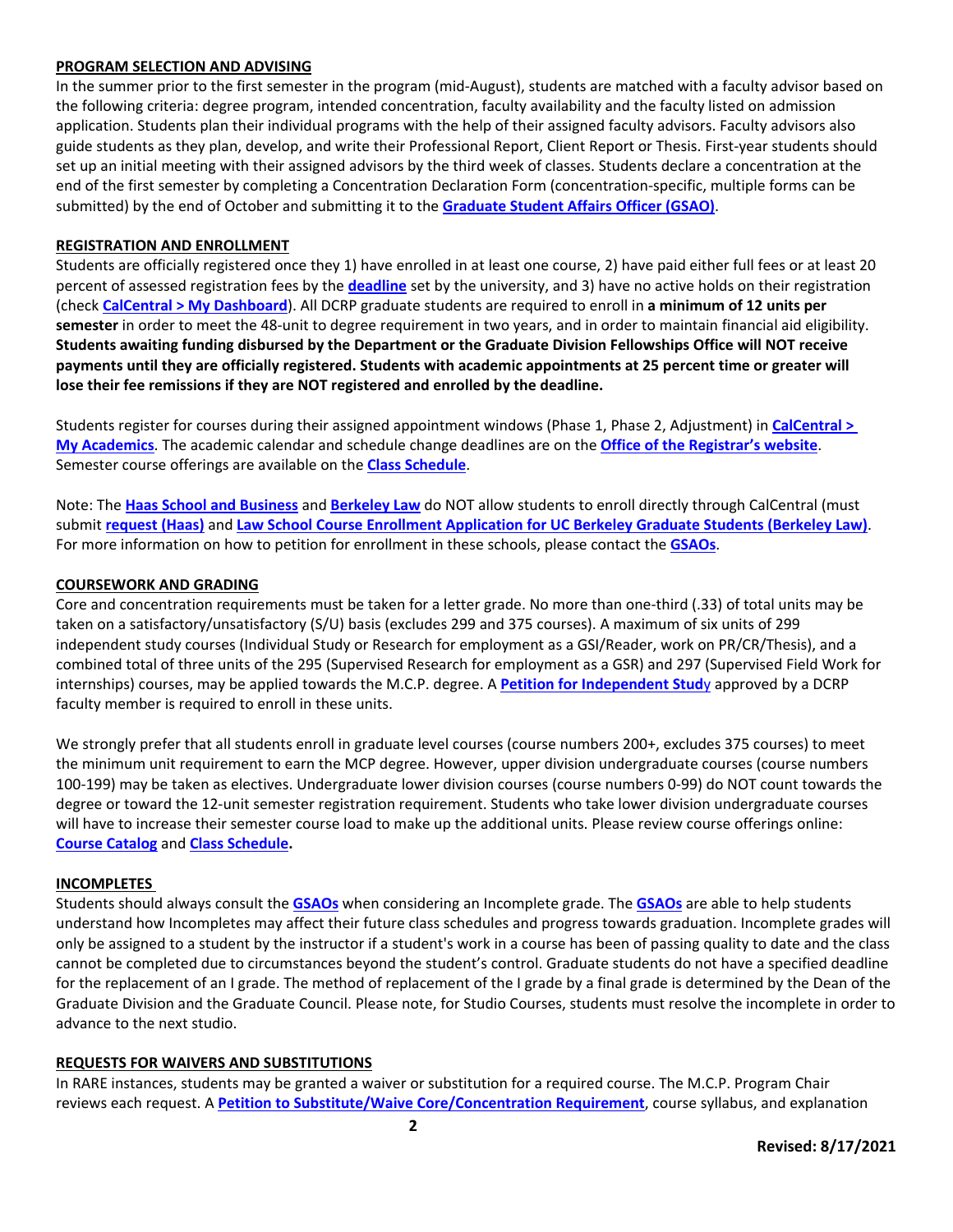is submitted to **[GSAO](mailto:dcrpgrad@berkeley.edu)** and then to the MCP Committee Chair prior to the semester when the student is to take the course. Students are encouraged to submit their petitions as soon as possible and at the latest, before the end of the first year to plan their future schedules accordingly.

**CORE COURSES** are foundational building blocks for more advanced courses and should be completed in the first year of the program. Waivers and substitutions are RARE. Petitions must be submitted prior to the start of the semester in which the course is to be taken (before the end of the first year at the latest). No exceptions will be allowed. Waivers are NOT granted for CYPLAN 200 and 201A.

**CONCENTRATION COURSES** build on the core and provide the student with expertise in an area of planning. Petitions for substitutions must be submitted prior to the start of the semester in which the course is to be taken (before the end of the first year at the latest). No exceptions will be allowed. Waivers are NOT granted. GSAOs will contact first year students via email by early October of the first semester of study with instructions to fill out and submit the M.C.P. Concentration Declaration Form(s). The form is submitted to the GSAOs by the end of October of the first semester.

#### **INTERNSHIPS**

We strongly recommend that students complete a three-month internship in a planning-related position, usually between their first and second years of study. The work completed during a summer internship can serve as the basis for the Client Report or Professional Report. After the completion of the summer internship, in early fall of the second year, students may apply for 297 independent study units (1-2 units) towards M.C.P. degree by submitting a **[Petition for Independent Stud](https://ced.berkeley.edu/images/uploads/content/MCP_Petition_for_Independent_Study_Course.pdf)**y approved by a DCRP faculty member.

#### **ADVANCING TO CANDIDACY**

Students advance to candidacy during their final semester of study. GSAOs will contact students via email at the end of the next-to-final semester of study with instructions to fill out and submit the M.C.P. Degree Checklist Form (concentrationspecific). This form is submitted to the GSAOs no later than the first week of study in the last semester, and reviewed with the GSAOs in a degree check-in meeting.

The M.C.P. Degree Checklist Form lists all courses and units taken for completion of the M.C.P. degree, for a minimum of 48 units (36 units for concurrent degree students). As noted above, no more than a maximum of six units of 299 independent study, and a combined total of three units of 295 and 297, may be applied towards the degree. **Lower division undergraduate courses (numbered 1-99) do NOT count towards the 48-unit M.C.P. requirement, nor does CYPLAN 375: Supervised Teaching in City and Regional Planning (or any other 375 course)**. Two-thirds of all course work must be lettergraded. For letter-graded courses, only those graded C- or better will count toward the degree. No more than one-third (.33) of total units may be taken on a satisfactory/unsatisfactory (S/U) basis (excludes 299 and 375 courses). For S/U courses, only those graded Satisfactory will count toward the degree.

#### **FILING FEE**

The Filing Fee is a reduced fee, one-half of the Student Services Fee (formerly the University Registration fee), which is available to master's students with no requirements remaining except for filing the thesis (Plan I or Plan II). Filing Fee is available for the fall and spring semesters only. The Filing Fee is not a form of registration. If students wish to use University services that are supported by registration fees, they must pay those fees. Students on Filing Fee status are not eligible to receive university funding or hold academic appointments because they are not registered. The Filing Fee may be used only once during a student's career. If a student does not complete the final degree requirements during the semester for which the Filing Fee is approved, the student must apply for readmission and pay regular registration fees during a subsequent semester to complete the requirements. For more information about the Filing Fee, see the **[Guide to Graduate](https://grad.berkeley.edu/policy/registration-and-exchange-programs-policy/#d2-filing-fee) Policy**.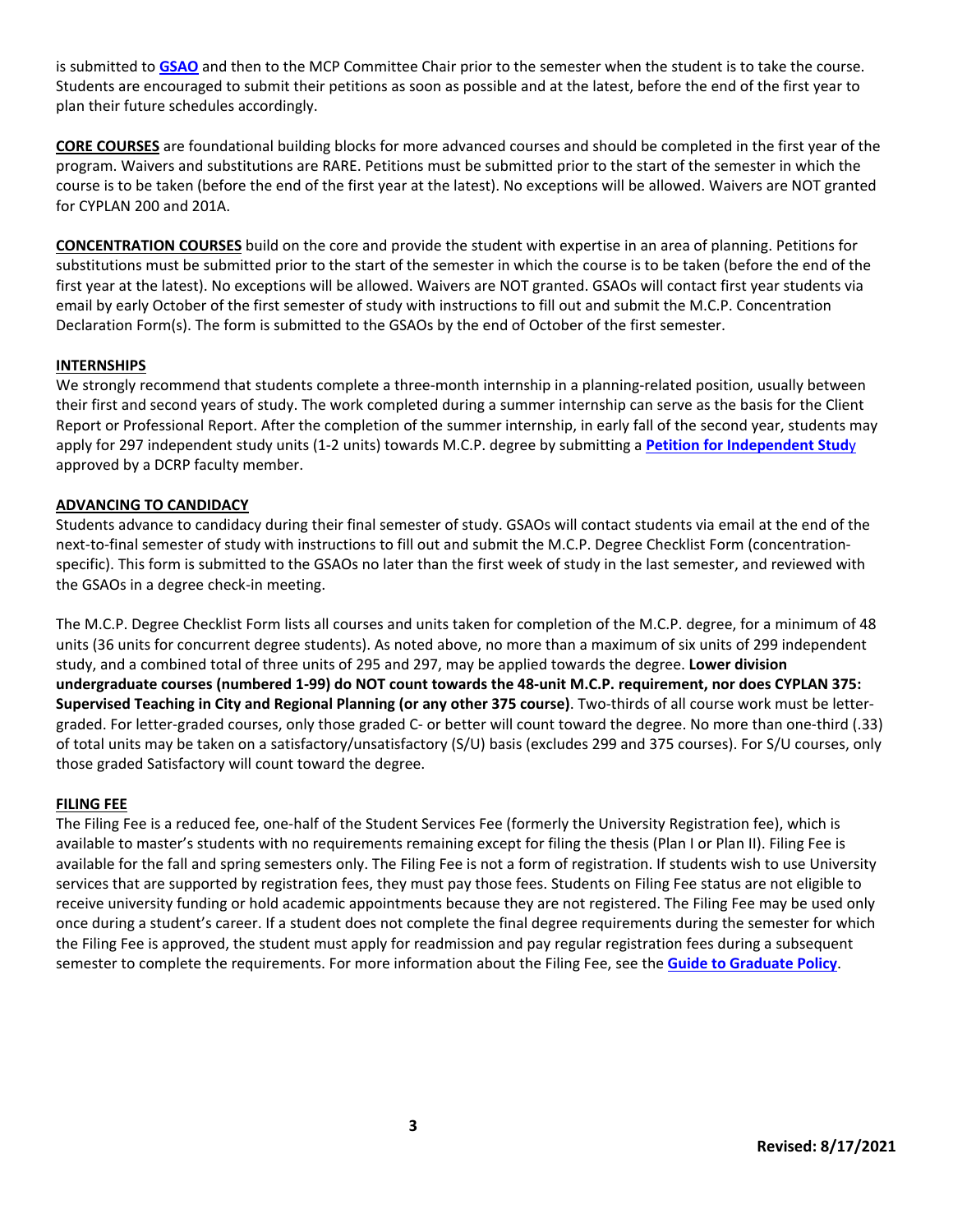## **FORMS**

Please make note of the forms that you will utilize as an MCP student. **[All forms can be found on this Graduate Forms +](https://ced.berkeley.edu/students/graduate-advising/graduate-forms-documents)  [Documents > City + Regional Planning Forms.](https://ced.berkeley.edu/students/graduate-advising/graduate-forms-documents)**

| <b>Petition to Substitute MCP</b><br>Use this form to petition for a waiver or substitution of a core and/or concentration<br><b>Core Concentration</b><br>course requirement (no waivers will be granted for 200, 201A or any concentration<br>Requirement<br>course).<br>The form MUST be pre-approved (digitally signed) by the student's DCRP Faculty<br>Advisor prior to submitting to the GSAO.<br>Submit pre-approved (digitally signed) form to the <b>GSAOs.</b><br>$\bullet$<br>The GSAO will submit the form to MCP Program Chair for review and final decision<br>$\bullet$<br>(approval is NOT guaranteed).<br>The GSAO will notify the student of the petition results via email.<br>٠<br><b>Petition for Independent Study</b><br>Use this form to enroll for independent study units (295, 297, 299) BEFORE the<br>$\bullet$<br>deadline to add classes without a fee (see Student Enrollment and Deadline |
|----------------------------------------------------------------------------------------------------------------------------------------------------------------------------------------------------------------------------------------------------------------------------------------------------------------------------------------------------------------------------------------------------------------------------------------------------------------------------------------------------------------------------------------------------------------------------------------------------------------------------------------------------------------------------------------------------------------------------------------------------------------------------------------------------------------------------------------------------------------------------------------------------------------------------|
|                                                                                                                                                                                                                                                                                                                                                                                                                                                                                                                                                                                                                                                                                                                                                                                                                                                                                                                            |
|                                                                                                                                                                                                                                                                                                                                                                                                                                                                                                                                                                                                                                                                                                                                                                                                                                                                                                                            |
|                                                                                                                                                                                                                                                                                                                                                                                                                                                                                                                                                                                                                                                                                                                                                                                                                                                                                                                            |
|                                                                                                                                                                                                                                                                                                                                                                                                                                                                                                                                                                                                                                                                                                                                                                                                                                                                                                                            |
|                                                                                                                                                                                                                                                                                                                                                                                                                                                                                                                                                                                                                                                                                                                                                                                                                                                                                                                            |
|                                                                                                                                                                                                                                                                                                                                                                                                                                                                                                                                                                                                                                                                                                                                                                                                                                                                                                                            |
|                                                                                                                                                                                                                                                                                                                                                                                                                                                                                                                                                                                                                                                                                                                                                                                                                                                                                                                            |
|                                                                                                                                                                                                                                                                                                                                                                                                                                                                                                                                                                                                                                                                                                                                                                                                                                                                                                                            |
|                                                                                                                                                                                                                                                                                                                                                                                                                                                                                                                                                                                                                                                                                                                                                                                                                                                                                                                            |
|                                                                                                                                                                                                                                                                                                                                                                                                                                                                                                                                                                                                                                                                                                                                                                                                                                                                                                                            |
|                                                                                                                                                                                                                                                                                                                                                                                                                                                                                                                                                                                                                                                                                                                                                                                                                                                                                                                            |
| <b>Calendar for exact date).</b>                                                                                                                                                                                                                                                                                                                                                                                                                                                                                                                                                                                                                                                                                                                                                                                                                                                                                           |
| The form MUST be approved (digitally signed) by DCRP Faculty Advisor prior to                                                                                                                                                                                                                                                                                                                                                                                                                                                                                                                                                                                                                                                                                                                                                                                                                                              |
| submitting to the GSAOs.                                                                                                                                                                                                                                                                                                                                                                                                                                                                                                                                                                                                                                                                                                                                                                                                                                                                                                   |
| Submit approved form to the <b>GSAOs.</b><br>٠                                                                                                                                                                                                                                                                                                                                                                                                                                                                                                                                                                                                                                                                                                                                                                                                                                                                             |
| The GSAO will provide the course number(s) via email for the student to enroll via<br>$\bullet$                                                                                                                                                                                                                                                                                                                                                                                                                                                                                                                                                                                                                                                                                                                                                                                                                            |
| CalCentral.                                                                                                                                                                                                                                                                                                                                                                                                                                                                                                                                                                                                                                                                                                                                                                                                                                                                                                                |
| <b>Graduate Petition to Change</b><br>Use this form to make changes to schedule AFTER the deadline for graduate<br>$\bullet$                                                                                                                                                                                                                                                                                                                                                                                                                                                                                                                                                                                                                                                                                                                                                                                               |
| <b>Class Schedule</b><br>students to add/drop classes or change units (see Student Enrollment and Deadline                                                                                                                                                                                                                                                                                                                                                                                                                                                                                                                                                                                                                                                                                                                                                                                                                 |
| <b>Calendar for exact date).</b>                                                                                                                                                                                                                                                                                                                                                                                                                                                                                                                                                                                                                                                                                                                                                                                                                                                                                           |
| If the student is adding a course or changing units for a course, the form MUST be<br>$\bullet$                                                                                                                                                                                                                                                                                                                                                                                                                                                                                                                                                                                                                                                                                                                                                                                                                            |
| digitally signed by the instructor (approving of late enrollment or unit change) prior                                                                                                                                                                                                                                                                                                                                                                                                                                                                                                                                                                                                                                                                                                                                                                                                                                     |
| to submitting to the GSAO for processing.                                                                                                                                                                                                                                                                                                                                                                                                                                                                                                                                                                                                                                                                                                                                                                                                                                                                                  |
| A digital signature from the instructor is NOT required for dropping a course or                                                                                                                                                                                                                                                                                                                                                                                                                                                                                                                                                                                                                                                                                                                                                                                                                                           |
| changing the grading option for a course.                                                                                                                                                                                                                                                                                                                                                                                                                                                                                                                                                                                                                                                                                                                                                                                                                                                                                  |
| All forms MUST be signed by the student.<br>٠                                                                                                                                                                                                                                                                                                                                                                                                                                                                                                                                                                                                                                                                                                                                                                                                                                                                              |
| Submit the form with the appropriate signatures to the <b>GSAOs</b> for processing.<br>$\bullet$                                                                                                                                                                                                                                                                                                                                                                                                                                                                                                                                                                                                                                                                                                                                                                                                                           |
| Note that there is a \$5 late add fee/course, a \$10 late drop fee/course, and no fee<br>$\bullet$                                                                                                                                                                                                                                                                                                                                                                                                                                                                                                                                                                                                                                                                                                                                                                                                                         |
| for changing the graduating options or units.                                                                                                                                                                                                                                                                                                                                                                                                                                                                                                                                                                                                                                                                                                                                                                                                                                                                              |
| The final day to submit this form to process schedule changes is the Friday of                                                                                                                                                                                                                                                                                                                                                                                                                                                                                                                                                                                                                                                                                                                                                                                                                                             |
| Reading/Review/Recitation week (see Academic Calendar for exact date).                                                                                                                                                                                                                                                                                                                                                                                                                                                                                                                                                                                                                                                                                                                                                                                                                                                     |
| <b>PR/CR Declaration</b><br>Use this form to confirm your capstone committee members.<br>$\bullet$                                                                                                                                                                                                                                                                                                                                                                                                                                                                                                                                                                                                                                                                                                                                                                                                                         |
| The form must be digitally signed by ALL members of your capstone committee.<br>$\bullet$                                                                                                                                                                                                                                                                                                                                                                                                                                                                                                                                                                                                                                                                                                                                                                                                                                  |
| Submit the form with the appropriate signatures to the <b>GSAOs.</b>                                                                                                                                                                                                                                                                                                                                                                                                                                                                                                                                                                                                                                                                                                                                                                                                                                                       |
| The final day to submit this form is the fall semester of your final year of graduate<br>study.                                                                                                                                                                                                                                                                                                                                                                                                                                                                                                                                                                                                                                                                                                                                                                                                                            |
| Use this template to format the cover page of your Client Report (CR) or Professional<br><b>PR/CR Title Page Template</b>                                                                                                                                                                                                                                                                                                                                                                                                                                                                                                                                                                                                                                                                                                                                                                                                  |
| $\bullet$<br>Report (PR).                                                                                                                                                                                                                                                                                                                                                                                                                                                                                                                                                                                                                                                                                                                                                                                                                                                                                                  |
| <b>PR/CR Sign-off Form</b><br>Use this form to confirm final approval of your Client Report (CR) or Professional<br>$\bullet$                                                                                                                                                                                                                                                                                                                                                                                                                                                                                                                                                                                                                                                                                                                                                                                              |
| Report (PR).                                                                                                                                                                                                                                                                                                                                                                                                                                                                                                                                                                                                                                                                                                                                                                                                                                                                                                               |
| The form must be digitally signed by the chair of your capstone committee on behalf<br>$\bullet$                                                                                                                                                                                                                                                                                                                                                                                                                                                                                                                                                                                                                                                                                                                                                                                                                           |
| of ALL members of your capstone committee.                                                                                                                                                                                                                                                                                                                                                                                                                                                                                                                                                                                                                                                                                                                                                                                                                                                                                 |
| Submit the signed form and digital copy with formatted <i>title page</i> to the <b>GSAOs.</b><br>٠                                                                                                                                                                                                                                                                                                                                                                                                                                                                                                                                                                                                                                                                                                                                                                                                                         |
| The final day to submit this form and digital copy of your capstone is the last day of                                                                                                                                                                                                                                                                                                                                                                                                                                                                                                                                                                                                                                                                                                                                                                                                                                     |
| the semester that you intend to file (see Academic Calendar for exact date).                                                                                                                                                                                                                                                                                                                                                                                                                                                                                                                                                                                                                                                                                                                                                                                                                                               |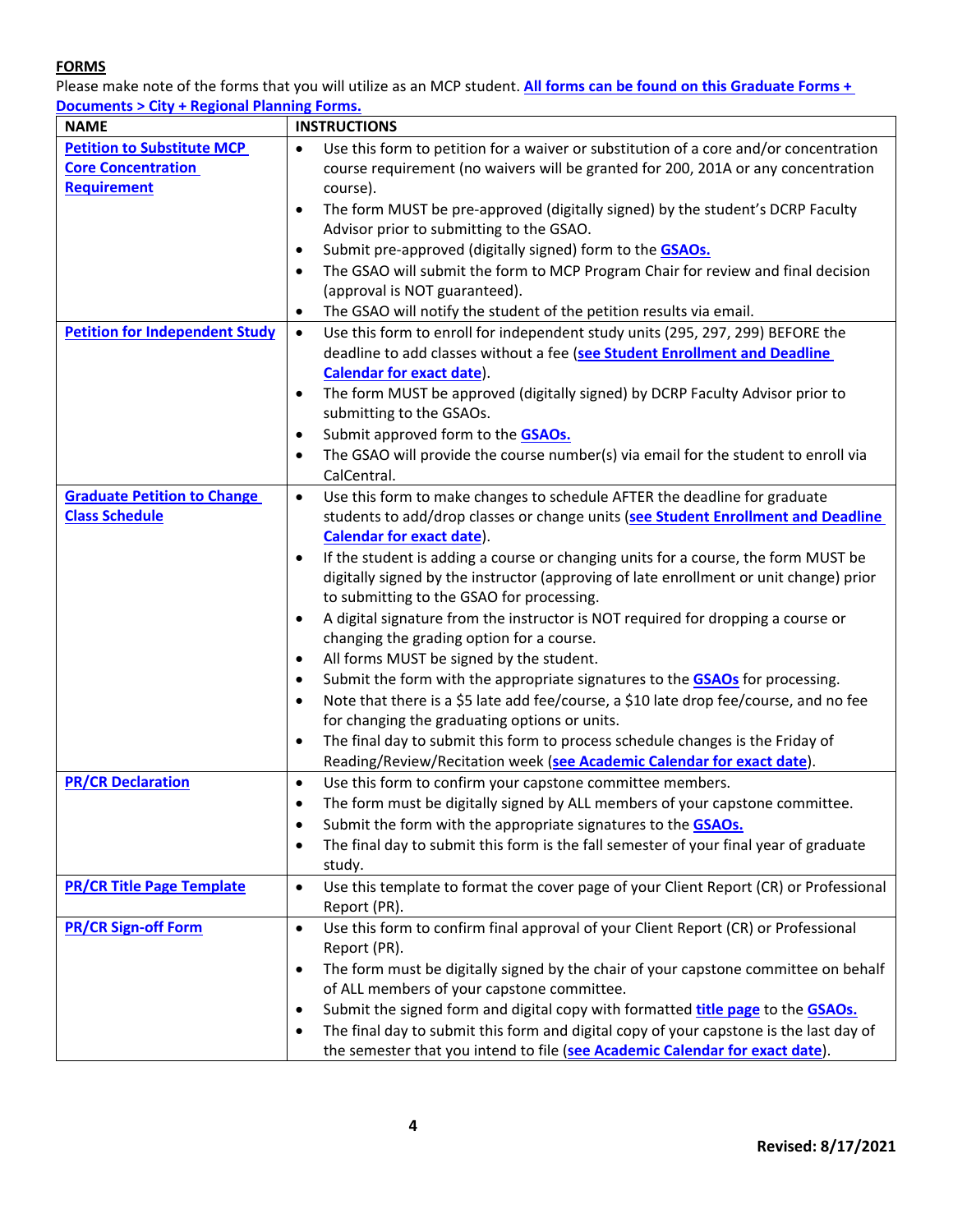# **CORE CURRICULUM**

# **History and Theory Requirement**

- *The following course must be taken during the first semester in the first year.*
	- CYPLAN 200: Planning Histories and Practice: Frameworks, Opportunities and Dilemmas (F, 4 units)

# **Skills and Methods Requirement**

*CYPLAN 201A/B are required foundational courses and must be taken in sequence in the first year. Dual degree students may take these courses in sequence in the second year.*

- CYPLAN 201A: Planning Methods Gateway I (F, 4 units)
- CYPLAN 201B: Planning Methods Gateway II (SP, 4 Units)

# **Planning Law Requirement – One course from the following:**

- CYPLAN 205: Introduction to Planning and Environmental Law (SP, 3 units)
- CYPLAN C251: Urban Environmental Planning and Regulation (NOT OFFERED IN AY 21-22, F, 3 units) \*
	- o *\*May not be used towards EPHC Concentration requirement if taken to meet the Core Planning Law requirement.*
	- o *Note: Students may [petition](https://ced.berkeley.edu/images/uploads/content/Petition_to_Substitute_MCP_Core_Concentration_Requirement_2021.pdf) the M.C.P. Committee to substitute other UC Berkeley courses with substantial law content. Petitions for the Core Planning Law requirement must be submitted before the end of the first year.*

## **Urban Economics Requirement – One course from the following:**

- CYPLAN 113A: Economic Analysis for Planning (F, 3 units)
- CYPLAN 207: Land and Housing Market Economics (SP, 3 units)
- CYPLAN 220: The Urban and Regional Economy (F, 3 units) \*
	- o *\*May not be used towards HCED Concentration requirement if taken to meet the Core Urban Economics requirement.*
	- o *Note: Students may [petition](https://ced.berkeley.edu/images/uploads/content/Petition_to_Substitute_MCP_Core_Concentration_Requirement_2021.pdf) the M.C.P. Committee to substitute other UC Berkeley courses with substantial economics content, or request a [waiver](https://ced.berkeley.edu/images/uploads/content/Petition_to_Substitute_MCP_Core_Concentration_Requirement_2021.pdf) of this requirement if they have a major or minor in economics from their undergraduate institution (one undergraduate course is NOT sufficient to warrant a waiver). Petitions for the Urban Economics requirement must be submitted before the end of the first year.*

## **Studio Requirement – One course from the following:**

- CYPLAN 208: Plan Preparation Studio (SP, 5 units)
- CYPLAN 218: Transportation Planning Studio (F, 4 units)
- CYPLAN 228: Metropolitan and Regional Economic Development Studio (NOT OFFERED IN AY 21-22, F, 4 units)
- CYPLAN 238: Development Design Studio (SP, 4 units)
	- o *Note: CYPLAN 235 is a prerequisite.*
- CYPLAN C243: Shaping the Public Realm (F, 5 units)
	- o *Note: Students must have significant design experience and be accepted into the class by the LAEP instructor of this jointly listed course.*
- CYPLAN 248: Advanced Studio: Urban Design/Environmental Planning (SP, 5 units)
	- o *Note: CYPLAN 208 is a prerequisite for students without an advanced urban design background or experience.*
- CYPLAN 268: Community Development Studio/Workshop: Y-Plan (SP, 4 units)
- CYPLAN 291: Special Projects Studio in Planning (NOT OFFERED IN AY 21-22, SP, 4 units)
- LDARCH 205: Environmental Planning Studio (SP, 5 units; check with LAEP)

## **Professional Report/Client Report/Thesis Workshop**

- CYPLAN 290A: PR/CR/Thesis Workshop (F, 1 unit, taken third semester of second year of study)
	- o *Note: Students can request a [waiver](https://ced.berkeley.edu/images/uploads/content/Petition_to_Substitute_MCP_Core_Concentration_Requirement_2021.pdf) from the M.C.P. Committee, with the approval of their committee chair.*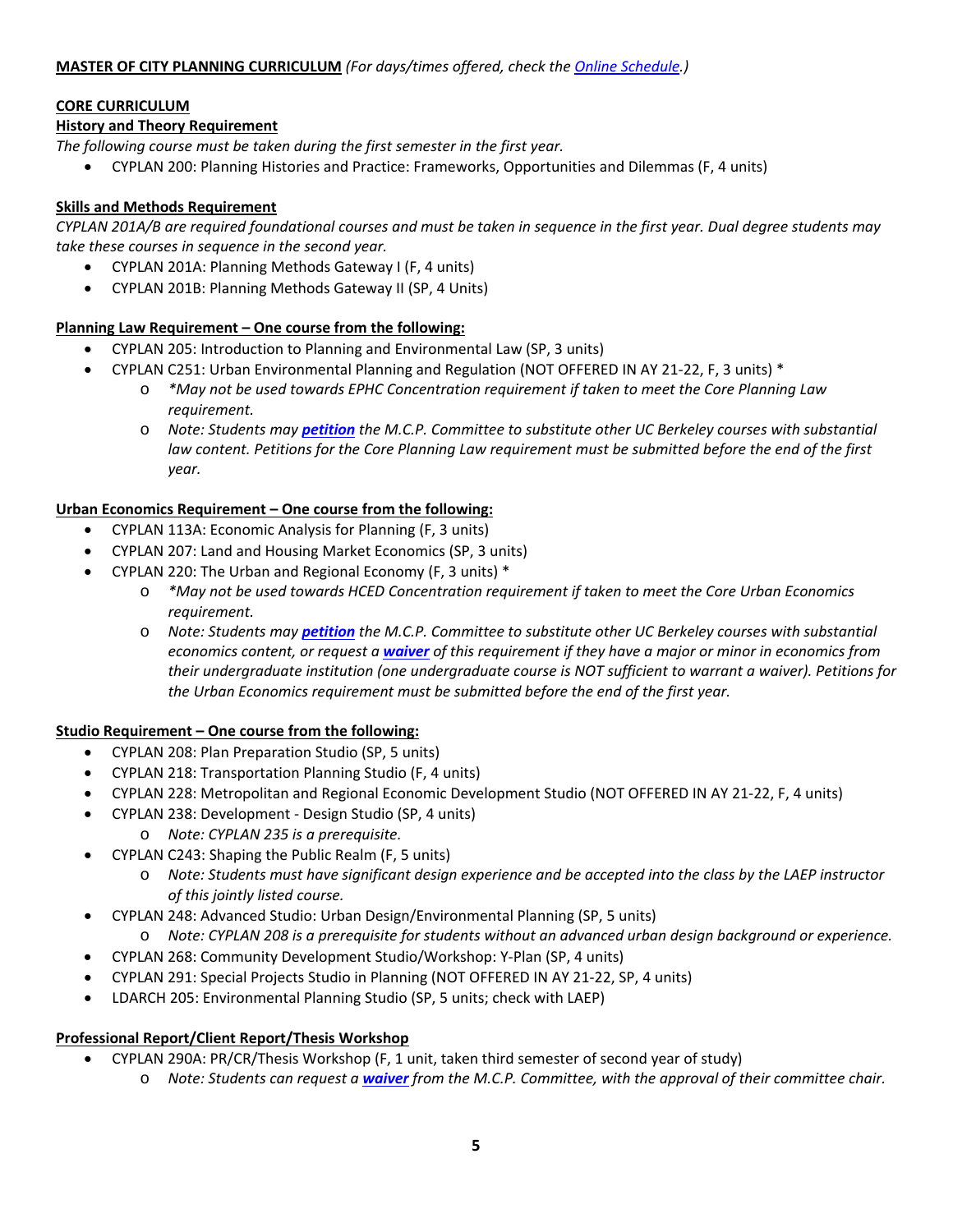#### **CONCENTRATIONS**

Concentrations provide an opportunity for students to develop deeper knowledge and skills in a particular sub-area of planning. Please note that the same course may NOT be used to satisfy core and concentration requirements.

#### **CONCENTRATION IN ENVIRONMENTAL PLANNING AND HEALTHY CITIES (EPHC)**

Faculty Advisors: Charisma Acey, Stephen Collier, Jason Corburn, Zoé Hamstead, John Radke

The concentration in Environmental Planning and Healthy Cities (EPHC) is designed to give M.C.P. students the broad knowledge and skills necessary to analyze and plan for pressing urban environmental and health challenges, such as climate change, natural resource depletion, access to basic services and infrastructure, as well as ecologic and human health risks and mitigation, especially as they impact socially vulnerable people and communities. The concentration emphasizes the theory and practice behind the related ideas of urban sustainability, resilience, environmental justice and risk, political ecology and human health. Students will study urban and regional environmental and human health issues in a comparative perspective, with a focus on both US and international settings. The concentration introduces students to the relationships between natural, built and social environments in cities, as well as the local, regional and global impacts of urban ecosystems and the political institutions that aim to manage these environments. The emphasis on healthy cities engages in the practices of urban public health and inclusive community engagement recognizing that planners are increasingly required to work together with communities to analyze and act upon how the urban environment influences human well-being.

Joint degree programs with the **[Department of Landscape Architecture and Environmental Planning](https://ced.berkeley.edu/academics/landscape-architecture-environmental-planning/)** (M.C.P. & M.L.A.) and the **[School of Public Health](https://publichealth.berkeley.edu/)** (M.C.P. and Masters in Public Health, M.P.H.) are available for interested students. For further information about concurrent M.C.P./M.L.A. degree requirements, contact **[Professor John Radke.](https://ced.berkeley.edu/ced/faculty-staff/john-radke)** For further information about concurrent M.C.P./M.P.H. degree requirements, contact **[Professor Jason Corburn](https://ced.berkeley.edu/ced/faculty-staff/jason-corburn)**. Prospective applicants must notify the **[GSAOs](mailto:dcrpgrad@berkeley.edu)** in advance (November) of applying.

## **Required Courses (choose two from this list):**

- CYPLAN 214: Infrastructure Planning and Policy (SP, 3 units)
- CYPLAN C251: Urban Environmental Planning and Regulation (NOT OFFERED IN AY 21-22, F, 3 units) \*
- CYPLAN 254: Planning for Sustainable Communities (NOT OFFERED IN AY 21-22, SP, 3 units)
- CYPLAN C256: Healthy Cities (F, 3 units)

\*May NOT be used towards EPHC Concentration requirement if taken to meet the Core Planning Law requirement.

## **CONCENTRATION IN HOUSING, COMMUNITY AND ECONOMIC DEVELOPMENT (HCED)**

Faculty Advisors: Sai Balakrishnan (on sabbatical, SP22), Teresa Caldeira (on sabbatical, F21), Daniel Chatman, Zachary Lamb, Ben Metcalf, Carolina Reid (on sabbatical, AY 21-22)

The Housing, Community and Economic Development (HCED) concentration focuses on the equitable development of neighborhoods, cities and regions. From "housing as a human right" to addressing the systemic inequalities that produce segregated landscapes of poverty and wealth, this concentration is distinguished by its attention to issues of racial, social and economic justice. It seeks to expose the linkages between land use, governance, capitalism, and inequality, and explore how communities chart varied development pathways. Berkeley's program is distinguished by two strong strands of expertise among its faculty: a theoretically informed understanding of private property and land tenure, segregation, and the right to housing, and a practice-oriented approach to housing policy, affordable housing development, and inclusionary forms of land organization, both in the context of the United States and the Global South.

Faculty in this concentration work on topics such as:

- Housing and real estate development, including access to credit, the financing and construction of affordable housing, and housing policy
- Spatial segregation and social discrimination in both the United States and the Global South
- The politics of land ownership, tenure, and property rights
- Gentrification and displacement
- Forms of political participation and resistance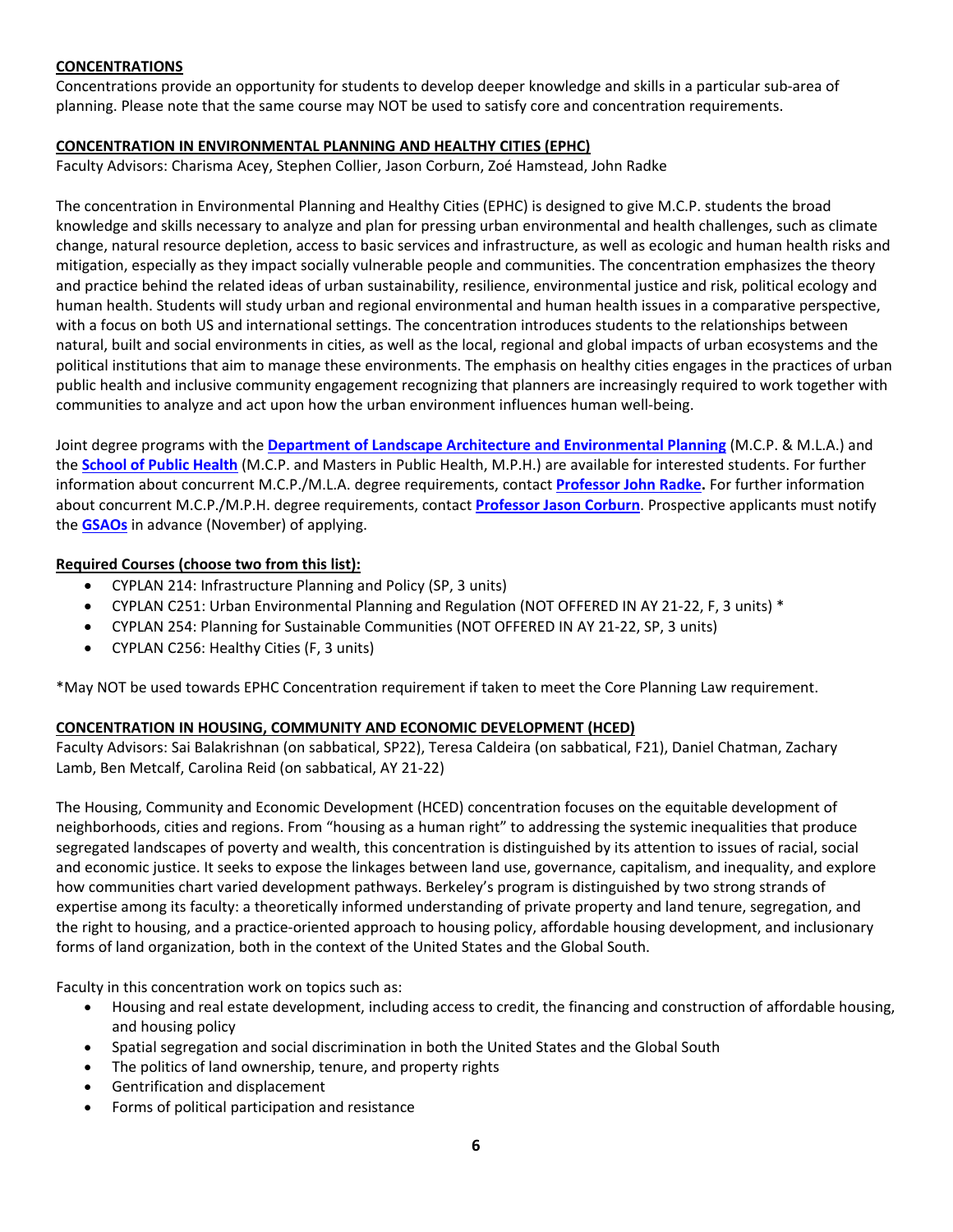- International development, including the provision of housing, water and sanitation in informal settlements
- Community development and community organizing, including programs and policies designed to address longstanding patterns of residential segregation
- Planning for sustainability, including issues related to regional governance, resilience, affordability, and the linkages between land use and climate change

Faculty within the HCED concentration draw on multidisciplinary perspectives including anthropology, economics, history, planning, and sociology, and incorporate both qualitative and quantitative methods in their research.

Graduates in the HCED concentration go on to work in a wide variety of positions, including nonprofit and public sector agencies Deutsche Gesellschaft für Internationale Zusammenarbeit (GIZ) GmBH, Living Cities, Metropolitan Transportation Commission/MTC, PolicyLink, San Francisco Mayor's Office of Housing and Community Development, the City of Richmond, the Association of Bay Area Governments/ABAG, and the U.S. Department of Housing and Urban Development), affordable housing developers (e.g., BRIDGE Housing, Eden Housing, Mercy Housing, and Tenderloin Neighborhood Development Corporation/TNDC, as well as community-based organizations (e.g., East Bay Asian Local Development Corporation/EBALDC, East Bay Housing Organizations/EBHO, Enterprise Community Partners, Inc. Local Initiatives Support Corporation/LISC and Mission Economic Development Agency/MEDA).

# **Required Courses (choose two from this list):**

- CYPLAN C215: Global Urban Inequalities (F, 3 units)
- CYPLAN 220: The Urban and Regional Economy (F, 3 units) \*
- CYPLAN 230: U.S. Housing Planning and Policy (F, 3 units)
- CYPLAN 235: Methods of Project Analysis (F, 4 units)
- CYPLAN 250: Spatial Politics of Land: A Transnational Perspective (NOT OFFERED IN AY 21-22, SP, 3 units)
- CYPLAN 260: Theory, History, and Practice of Community Development (NOT OFFERED IN AY 21-22, SP, 3 units)
- CYPLAN C261: Citizen Involvement in the City Planning Process (F, 3 units)
- CYPLAN 290: Race and the City (TBD, SP, 3 units)

\*May NOT be used towards HCED Concentration requirement if taken to meet the Core Economics requirement.

ONE of the following studios is recommended to fulfill the core studio requirement:

- CYPLAN 228: Research Workshop in Metropolitan Regional Planning (NOT OFFERED IN AY 21-22, F, 4 units)
- CYPLAN 238: Development Design Studio (SP, 4 units)
	- o Note: CYPLAN 235 is a prerequisite.
- CYPLAN 268: Community Development Studio/Workshop: Y-Plan (SP, 4 units)
- CYPLAN 291: Special Projects Studio in Planning (NOT OFFERED IN AY 21-22, SP, 4 units)

## **CONCENTRATION IN TRANSPORTATION PLANNING**

Faculty Advisors: Daniel Chatman, Marta González, Daniel Rodríguez, Karen Trapenberg Frick

The Transportation Planning concentration focuses on planning for urban transportation and land use systems, and interactions of transportation and land use with the built, natural, and social environments. In presenting the social, economic, and environmental implications of transportation and land use plans and policies, and promoting economic efficiency, green transport, resource conservation, and environmental protection, the courses in the concentration are focused around themes of equity, environmental justice, and social welfare. We emphasize the planning and policy challenges encountered by attempting to increase the use of environmentally sustainable travel modes such as walking, cycling and public transit, and the creation of environmentally sustainable land use patterns such as compact growth and transit-oriented development. Topics covered in the core courses include the impacts of transit and highways on urban form and economic development; the impacts of urban form, transit-oriented development and new urbanism on travel behavior; governance, finance, and implementation challenges in making sustainable transport investments; the importance of highway and transit finance, municipal finance, and development finance; the promises and pitfalls of innovative sustainability solutions such as congestion pricing, parking pricing, and master development plans; streets and pedestrian- oriented designs; transportation and land use planning in the developing world; and comparative international transportation and land use policies.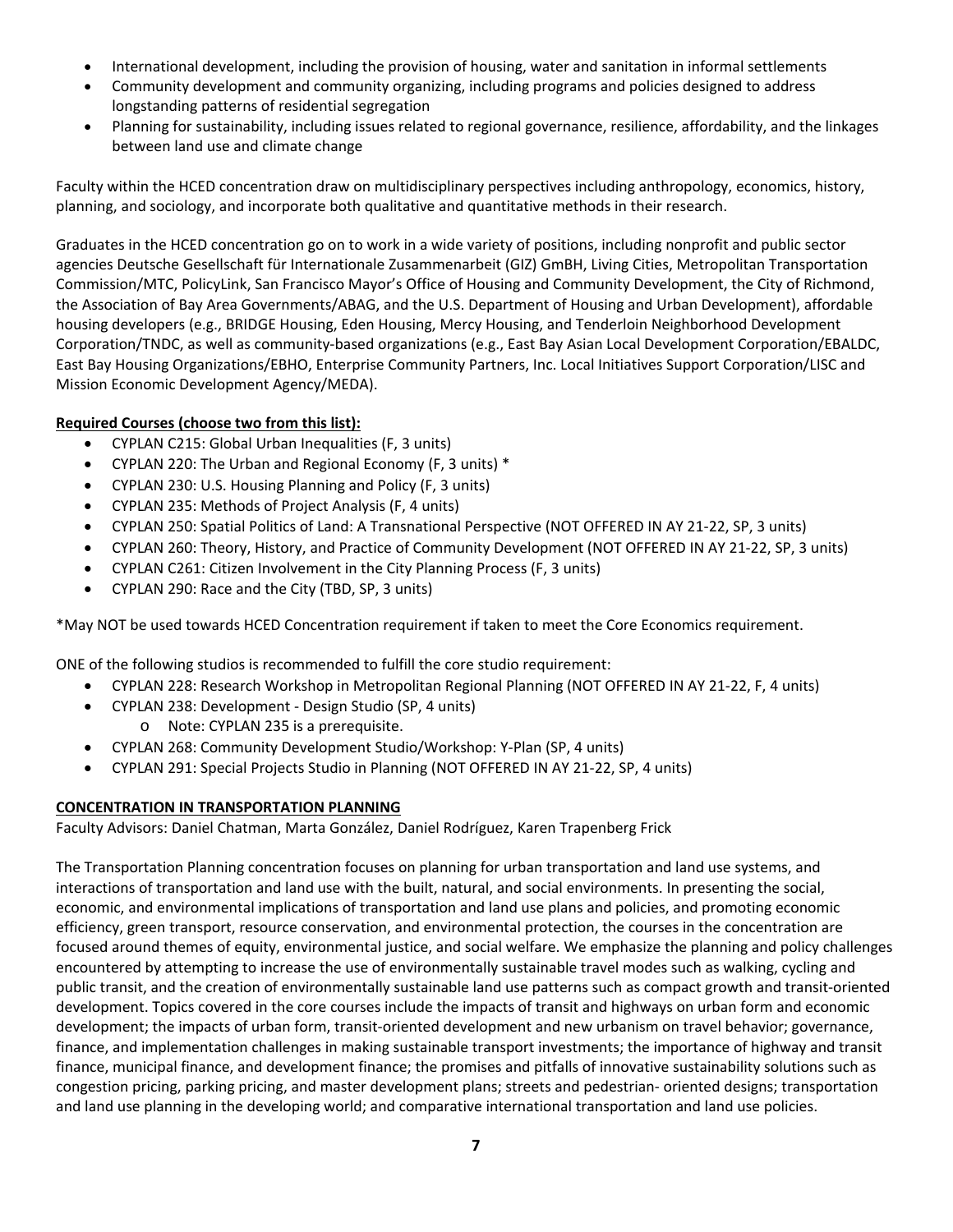As concerns heighten over regional mobility, air quality, global climate change, energy, and equality of access, it is increasingly important that transportation and land use planners apply a multi-disciplinary approach to the field. Accordingly, students in the concentration are encouraged to augment the department's transportation course offerings by designing a study program, in consultation with their advisor that involves course work in other fields and departments.

Students in the transportation planning concentration may seek to pursue the concurrent degree program in transportation planning and engineering (M.C.P. & M.S.). This option confers both the M.C.P. and the M.S. (**[with Civil and Environmental](https://ce.berkeley.edu/)  [Engineering](https://ce.berkeley.edu/)**) upon students who complete 60 units of course work, normally over five semesters. For further information about concurrent M.C.P./M.S. degree requirements, contact **[Professor Daniel Chatman](https://ced.berkeley.edu/ced/faculty-staff/daniel-chatman)**. Prospective applicants must notify the **[GSAOs](mailto:dcrpgrad@berkeley.edu)** in advance (November) of applying.

# **Required Courses:**

- CYPLAN C213/CIV ENG C290U: Transportation and Land Use Planning (F, 3 units)
- CYPLAN C217/CIV ENG C250: Transportation Policy and Planning (SP, 3 units)

ONE of the following studios is recommended to fulfill the core studio requirement:

- CYPLAN 208: Plan Preparation Studio (SP, 5 units)
- CYPLAN 218: Transportation Planning Studio (F, 4 units)

## Recommended Electives:

- CYPLAN 205: Introduction to Planning and Environmental Law (SP, 3 units)
- CYPLAN 216: Active Transportation (NOT OFFERED IN AY 21-22, F, 3 units)
- CYPLAN 254: Sustainable Communities (NOT OFFERED IN AY 21-22, SP, 3 units)

#### **Concentration in Urban Design**

Faculty Advisors: Zachary Lamb, Elizabeth Macdonald

Urban designers are concerned with how places look, how they feel, how they relate to natural processes, and how they work for the people who use them. The Urban Design concentration is structured to give M.C.P. students the knowledge necessary to design urban built form in relation to social, environmental, and economic concerns. "Design" is a key, operative word: urban designers shape built and natural environments both directly through their proposals for specific interventions and indirectly through their contributions to policies and plans that shape the actions of other city making actors. Urban design work ranges in scale from small public spaces and streets to neighborhoods, citywide systems, and regional strategies. The emphasis of much urban design work is on the public realm of cities, with central concerns being livability, identity, place-making, equity, environmental performance, the interface between the public and private realms, and the quality of everyday life. The concentration is equally concerned with conceptions of the "urban" and it draws on approaches from the disciplines of city planning, architecture, landscape architecture, as well as theories and methods from the social sciences with the intent of analyzing the urban condition and designing the urban realm. The studio experience is central to the urban design concentration. Working in teams and individually, students explore planning and design possibilities for urban places and learn to articulate and present their ideas through visual and verbal communication. Learning from local and global contexts, and how cities have been designed and inhabited in the past, students envision possibilities for the future. Graduates in urban design work for public agencies across scales, advocacy organizations, and private architectural, landscape, city planning, and community development firms whose clients are both public and private.

Students concentrating in urban design often have some prior design training or experience, typically in architecture, landscape architecture, environmental design, or urban planning with a design emphasis, but a design background is NOT required.

A three- or four-year joint degree program in urban design is available with the **[Department of Landscape Architecture and](https://ced.berkeley.edu/academics/landscape-architecture-environmental-planning/programs/master-of-landscape-architecture)  [Environmental Planning](https://ced.berkeley.edu/academics/landscape-architecture-environmental-planning/programs/master-of-landscape-architecture)**, where students receive both the M.C.P. and the M.L.A. degree. For further information about concurrent M.C.P./M.L.A. degree requirements, contact **[Professor John Radke](https://ced.berkeley.edu/ced/faculty-staff/john-radke)**. A joint degree is also available with the **[Department of Architecture](https://ced.berkeley.edu/academics/architecture/programs/master-of-architecture/)**, where students receive both M.C.P. and M.Arch degrees. For further information about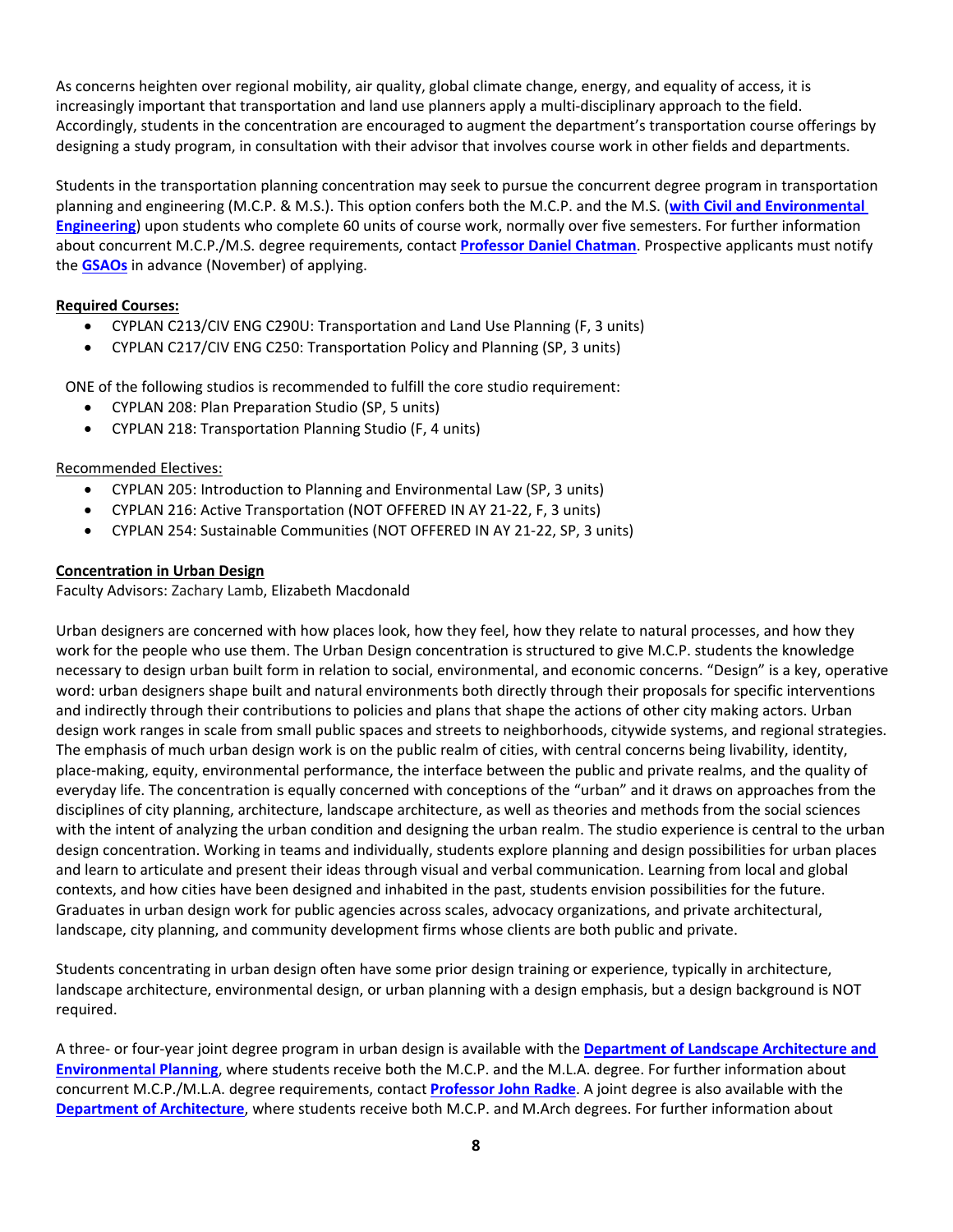concurrent M.C.P./M.Arch degree requirements, contact **[Professor Elizabeth Macdonald](https://ced.berkeley.edu/ced/faculty-staff/elizabeth-macdonald)**. Prospective applicants must notify the **[GSAOs](mailto:dcrpgrad@berkeley.edu)** in advance (November) of applying.

# **Required Courses:**

- CYPLAN C240: Theories of Urban Form and Design (F, 3 units)
- CYPLAN C241: Research Methods in Environmental Design (F, 4 units)

The following studio is also required, and satisfies the core studio requirement:

- CYPLAN 248: Advanced Studio: Urban Design/ Environmental Planning (SP, 5 units)
	- o Note: CYPLAN 208: Plan Preparation Studio (SP, 5 units) is a prerequisite for students without an *advanced urban background or experience.*

# Recommended Electives:

*Design Practice, Design Methods and Additional Urban Design Studios:* 

- CYPLAN 255: Urban Informatics and Visualization (SP, 3 units)
- CYPLAN C243: Shaping the Public Realm (F, 5 units)
	- o Note: Students must have significant design experience and be accepted into the class by the LAEP instructor of this jointly listed course.
- ARCH 201: Architecture and Urbanism Design Studio when the studio has an urban design focus (F, 5 units; check with Department of Architecture)
- ENVDES 251: Discourses in Urban Design (F, 1-3 units; check with Department of Architecture)
- LDARCH 201: Ecological Factors in Urban Landscape Design (F, 5 units)

# *Natural Factors:*

- LDARCH 222: Hydrology for Planners (SP, 4 units; check in with LAEP for semester offered)
- LDARCH 237: The Process of Environmental Planning (NOT OFFERED IN AY 21-22, F, 3 units)

# *Law and Land Use:*

• CYPLAN 205: Introduction to Planning and Environmental Law (SP, 3 units)

## **Self-Defined Concentration**

Students are strongly encouraged to complete one of the defined M.C.P. concentrations. Self- defined concentrations that are NOT substantively focused on city and regional planning topics and related fields of study will NOT be approved. To develop a defined concentration, select one of the existing concentrations and select courses to develop a concentration with crosscutting expertise.

## Requirements:

Students who develop a self-defined concentration must satisfy the M.C.P. common core curriculum and identify a willing faculty advisor who can provide substantive guidance. The self-defined concentration must include three courses, including a studio, which ordinarily should be drawn from DCRP courses. However, one course may be drawn from another department if its inclusion in the concentration is justified. If a non-DCRP course is proposed, the student must supply a syllabus, and explain what compelling substantive material the course provides that DCRP courses cannot fulfill, and why the course can't be taken as an elective.

## Procedures:

Approach the faculty advisor to discuss. Prepare a one- to two-page proposal, including a justification and an explanation about how the concentration has been conceptualized and its content. Fill out a Self-Defined Concentration Declaration form. If a non-DCRP course is proposed, the syllabus and explanation (see above) must be included as a separate attachment. Submit these materials to the faculty advisor.

The student's faculty advisor must review the proposal and indicate approval by signing the form. After approval by the advisor, submit the packet to the **[GSAO](mailto:dcrpgrad@berkeley.edu)**. All submissions must be submitted to the GSAO two weeks before the deadline to declare a concentration, at the end of the first semester of study. The M.C.P. Program Committee will review the proposal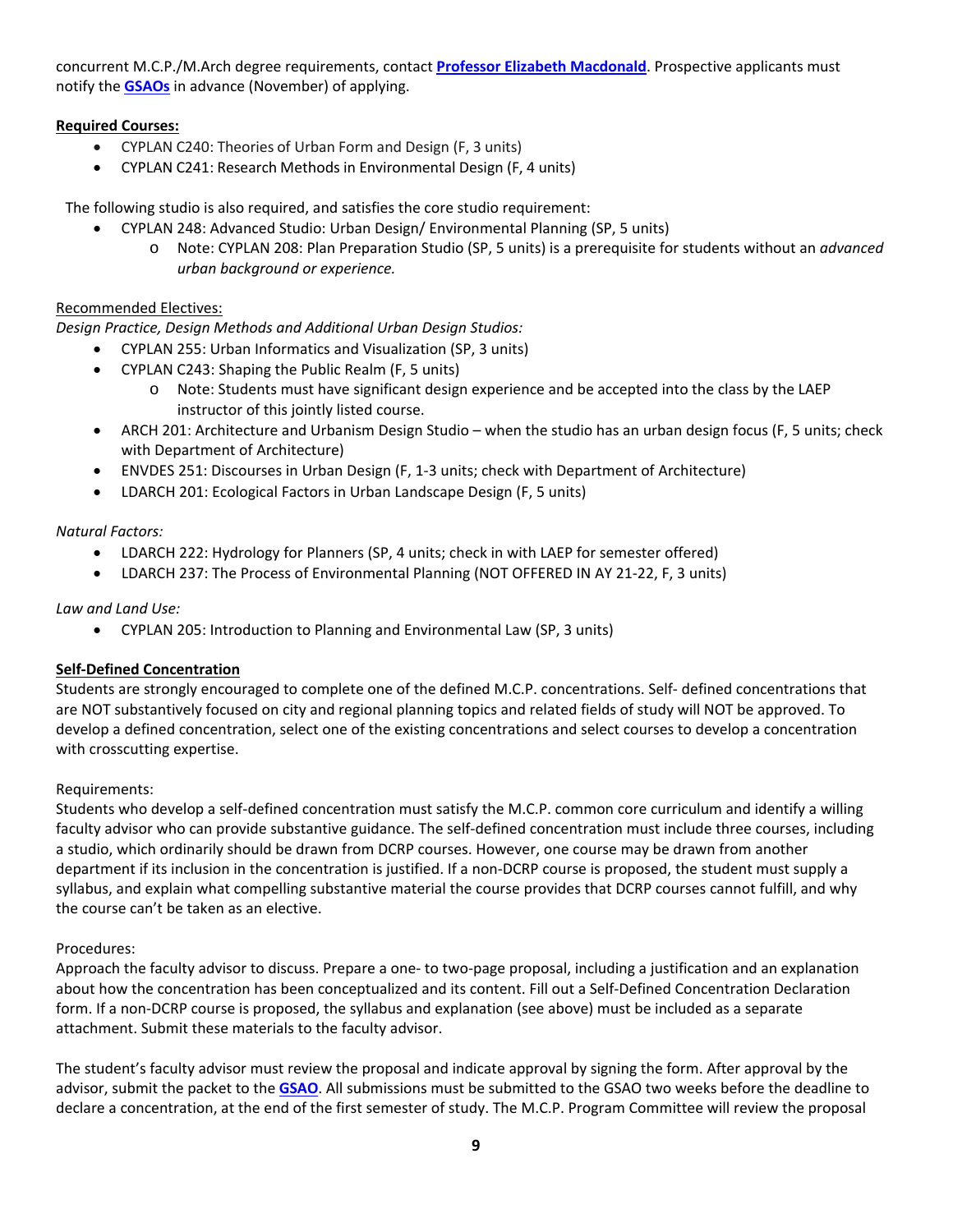and inform the student of its decision.

## **THE THESIS OR CAPSTONE PROJECT**

To fulfill the capstone requirement, M.C.P. students must complete a Thesis, Client Report (CR), or Professional Report (PR), typically during the final year of their coursework. The goal of the thesis/capstone project is to support a student's professional development by completing a significant body of work representing advanced subject and methodological expertise**. Students are encouraged to review and follow the deadlines stated in the [CR PR Thesis](https://ced.berkeley.edu/academics/city-regional-planning/programs/master-of-city-planning) Handbook.**

#### **Master's Thesis – Plan I**

The Thesis is an academic publication that undertakes original research on a topic related to planning. It is most often chosen by students who are considering a Ph.D. degree, and/or students who wish to immerse themselves in an academic research project. Theses follow standard academic research paper conventions, including a literature review, an original research question, and the development and execution of data collection and analysis.

Thesis requirements are set by the Graduate Division, and students must comply with the University requirement for the Plan I degree option. Thesis committees are composed of three ladder-rank faculty members, two of whom must be from DCRP (including the thesis committee chair). The third committee member *must* be a faculty member in another department. Theses are filed with the **[Graduate Degrees Office](https://grad.berkeley.edu/academic-progress/advising/)** by the deadlines posted on their **[website](https://grad.berkeley.edu/academic-progress/deadlines/)**. The Thesis must also satisfy **[style guidelines](https://grad.berkeley.edu/academic-progress/thesis/)** set by the Graduate Division.

Students pursuing the thesis option, and who are collecting data from human subjects, **MUST** receive clearance from UC Berkeley's Institutional Review Board (IRB) for their research project. The **[Committee for Protection of Human Subjects](https://cphs.berkeley.edu/)  [\(CPHS\)](https://cphs.berkeley.edu/)** serves as the IRB at UC Berkeley, and reviews and approves the use of human subjects in research. The IRB process is designed to ensure that the rights and welfare of human subjects are protected throughout their participation in research projects. Note that if thesis research includes data collection from vulnerable populations (e.g., children, unhoused individuals or families), the thesis research will NOT be eligible for expedited review and the full IRB review process can take 4-6 months to complete.

#### **Client Report (CR) – Plan II**

The Client Report (CR) is undertaken for an outside client or agency and aims to satisfy the needs of the sponsoring organization. It provides an opportunity for students to study a real-world planning issue by selecting appropriate analytic methods, evaluating alternative approaches, and recommending an approach or solution. The CR is carried out in a manner demonstrating high professional judgment and competence.

The CR is written under the supervision of a three-person committee. This committee must be chaired by a ladder-rank DCRP faculty member. The second reader can be a ladder rank faculty member, adjunct faculty member, or lecturer from DCRP. For dual degree students, one of the two readers can be from the joint degree department, as long as at least one committee member is ladder-rank faculty. The third member is generally the Client for whom the report was written. Final CRs are submitted electronically (with **[Title Page](https://ced.berkeley.edu/images/uploads/content/PR_CR_Title_Page_Template.pdf)** and **[Sign Off Form](https://ced.berkeley.edu/images/uploads/content/MCP_PR_CR_Sign-Off_Form.pdf)**) to the **[GSAO](mailto:dcrpgrad@berkeley.edu)** and will be catalogued in the College of Environmental Design Library.

The format of the CR is determined in collaboration with the Client, and can include non-traditional options (e.g., memos, presentations, web sites, software applications, or podcasts/videos), provided that there is a short memo accompanying the final product that describes 1) the motivation and context for the project, 2) the relevance to planning, and 3) how the project contributed to the student's professional development.

#### **Professional Research Report (PR) – Plan II**

The Professional Research Report (PR) is undertaken by the student independent of an external client sponsor, but is still focused on an applied policy or planning issue. The objective is to allow a student to explore in-depth an issue of interest to them, and to build additional substantive and analytical skills.

The PR is written under the supervision of a two-person committee. Only ladder-rank faculty (Professor, Associate Professor or Assistant Professor) can serve as Chair of PR committees. The second reader can be a ladder rank faculty member, adjunct faculty member, or lecturer from DCRP. For dual degree students, one of the two readers can be from the